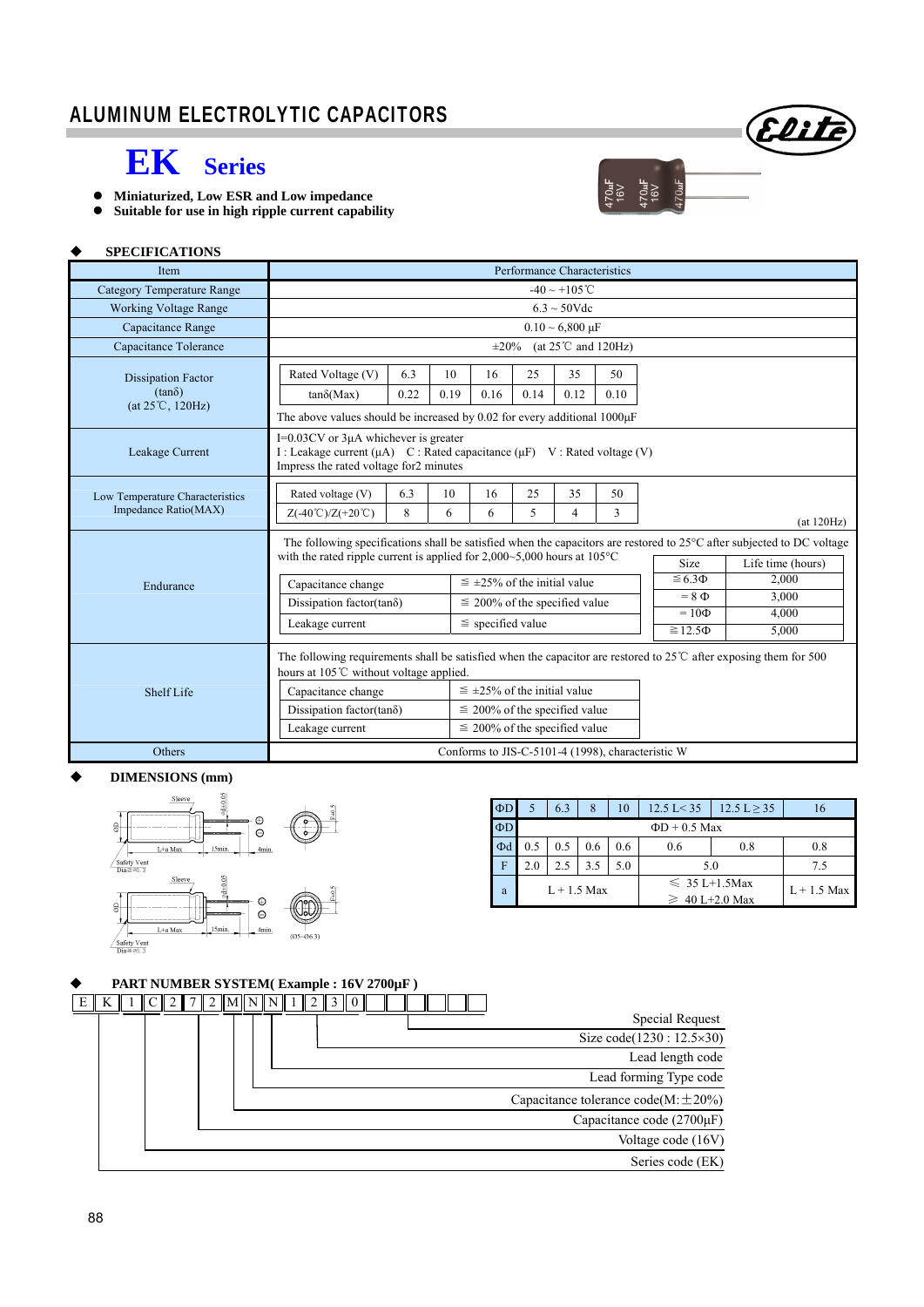# **EK Series**

## **Case size & Permissible rated ripple current**

|                                |                                                    | 6.3V                                                         |                                                          | <b>10V</b>                                  |                                                     |                                                          |                                                    | <b>16V</b>                                                  |                                                          |  |
|--------------------------------|----------------------------------------------------|--------------------------------------------------------------|----------------------------------------------------------|---------------------------------------------|-----------------------------------------------------|----------------------------------------------------------|----------------------------------------------------|-------------------------------------------------------------|----------------------------------------------------------|--|
| Nominal<br>Capacitance<br>(uF) | Case<br><b>Size</b><br>$\Phi$ D $\times$ L<br>(mm) | Impedance<br>$@20^{\circ}\text{C}$<br>$( \Omega$ max/100kHz) | Max. Rated<br>ripple current<br>@105℃ 100kHz<br>(mA rms) | Case<br>Size<br>$\Phi$ D $\times$ L<br>(mm) | Impedance<br>$@20^{\circ}\text{C}$<br>(Qmax/100kHz) | Max. Rated<br>ripple current<br>@105℃ 100kHz<br>(mA rms) | Case<br><b>Size</b><br>$\Phi$ D $\times$ L<br>(mm) | Impedance<br>$@20^{\circ}\text{C}$<br>$(\Omega$ max/100kHz) | Max. Rated<br>ripple current<br>@105℃ 100kHz<br>(mA rms) |  |
| 2.2                            |                                                    |                                                              |                                                          |                                             |                                                     |                                                          | $5 \times 11$                                      | 4.500                                                       | 40                                                       |  |
| 4.7                            |                                                    |                                                              |                                                          |                                             |                                                     |                                                          | $5 \times 11$                                      | 4.000                                                       | 80                                                       |  |
| 10                             |                                                    |                                                              |                                                          |                                             |                                                     |                                                          | $5 \times 11$                                      | 1.300                                                       | 90                                                       |  |
| 22                             | $6.3 \times 11$                                    | 0.150                                                        | 150                                                      | $5 \times 11$                               | 0.500                                               | 80                                                       | $5 \times 11$                                      | 0.800                                                       | 150                                                      |  |
| 47                             |                                                    |                                                              |                                                          |                                             |                                                     |                                                          | $5 \times 11$                                      | 0.350                                                       | 100                                                      |  |
| 56                             |                                                    |                                                              |                                                          |                                             |                                                     |                                                          | $5 \times 11$                                      | 0.300                                                       | 250                                                      |  |
| 100                            |                                                    |                                                              |                                                          | $5 \times 11$                               | 0.300                                               | 250                                                      | $5 \times 11$                                      | 0.240                                                       | 320                                                      |  |
|                                |                                                    |                                                              |                                                          |                                             |                                                     |                                                          | $6.3\times11$                                      | 0.150                                                       | 350                                                      |  |
| 120                            |                                                    |                                                              |                                                          |                                             |                                                     |                                                          | $6.3\times11$                                      | 0.130                                                       | 405                                                      |  |
| 150                            | $5 \times 11$                                      | 0.300                                                        | 250                                                      | $5 \times 11$                               | 0.380                                               | 300                                                      |                                                    |                                                             |                                                          |  |
| 220                            | $5 \times 11$                                      | 0.300                                                        | 350                                                      | $6.3\times11$                               | 0.130                                               | 405                                                      | $6.3\times11$                                      | 0.110                                                       | 680                                                      |  |
|                                |                                                    |                                                              |                                                          | $8\times11.5$                               | 0.072                                               | 520                                                      | $8\times11.5$                                      | 0.090                                                       | 720                                                      |  |
| 330                            | $6.3\times11$                                      | 0.130                                                        | 405                                                      |                                             |                                                     |                                                          | $8\times11.5$                                      | 0.072                                                       | 760                                                      |  |
|                                |                                                    |                                                              |                                                          | $8\times11.5$                               | 0.072                                               | 760                                                      | $8\times11.5$                                      | 0.056                                                       | 995                                                      |  |
| 470                            |                                                    |                                                              |                                                          |                                             |                                                     |                                                          | $8\times15$                                        | 0.056                                                       | 995                                                      |  |
|                                |                                                    |                                                              |                                                          | $10 \times 12.5$                            | 0.053                                               | 1030                                                     | $10 \times 12.5$                                   | 0.053                                                       | 1030                                                     |  |
|                                |                                                    |                                                              |                                                          |                                             |                                                     |                                                          | $10\times16$                                       | 0.050                                                       | 1080                                                     |  |
| 560                            | $8 \times 11.5$                                    | 0.072                                                        | 760                                                      |                                             |                                                     |                                                          |                                                    |                                                             |                                                          |  |
|                                |                                                    |                                                              |                                                          | $8\times15$                                 | 0.056                                               | 995                                                      | $8\times15$                                        | 0.045                                                       | 1200                                                     |  |
| 680                            |                                                    |                                                              |                                                          |                                             |                                                     |                                                          | $8\times20$                                        | 0.041                                                       | 1250                                                     |  |
|                                |                                                    |                                                              |                                                          | $10 \times 12.5$                            | 0.053                                               | 1030                                                     | $10\times16$                                       | 0.038                                                       | 1430                                                     |  |
| 820                            | $8\times15$                                        | 0.056                                                        | 995                                                      |                                             |                                                     |                                                          |                                                    |                                                             |                                                          |  |
|                                |                                                    |                                                              |                                                          | $8\times20$                                 | 0.041                                               | 1250                                                     |                                                    |                                                             |                                                          |  |
| 1000                           | $10 \times 12.5$                                   | 0.053                                                        | 1030                                                     | $10 \times 12.5$                            | 0.038                                               | 1410                                                     |                                                    |                                                             |                                                          |  |
|                                |                                                    |                                                              |                                                          | $10\times16$                                | 0.038                                               | 1430                                                     | $10\times20$                                       | 0.023                                                       | 1820                                                     |  |
| 1200                           | $8\times20$                                        | 0.041                                                        | 1250                                                     | $10\times20$                                | 0.023                                               | 1820                                                     | $10\times25$                                       | 0.022                                                       | 2150                                                     |  |
|                                | $10\times16$                                       | 0.038                                                        | 1430                                                     |                                             |                                                     |                                                          |                                                    |                                                             |                                                          |  |
| 1500                           | $10\times20$                                       | 0.023                                                        | 1820                                                     | $10\times25$                                | 0.022                                               | 2150                                                     |                                                    |                                                             |                                                          |  |
|                                |                                                    |                                                              |                                                          | 12.5×20                                     | 0.021                                               | 2150                                                     | $12.5 \times 20$                                   | 0.021                                                       | 2360                                                     |  |
| 2200                           | $10\times25$                                       | 0.022                                                        | 2150                                                     | $10\times30$                                | 0.021                                               | 2500                                                     | 12.5×25                                            | 0.018                                                       | 2770                                                     |  |
| 2700                           | $12.5 \times 20$                                   | 0.022                                                        | 2200                                                     |                                             |                                                     |                                                          | $12.5 \times 30$<br>$16\times20$                   | 0.016<br>0.018                                              | 3290<br>3140                                             |  |
| 3300                           | 12.5×20                                            | 0.021                                                        | 2360                                                     | 12.5×25                                     | 0.018                                               | 2770                                                     | $12.5\times35$                                     | 0.015                                                       | 3400                                                     |  |
|                                | $12.5 \times 25$                                   | 0.018                                                        | 2770                                                     | $12.5 \times 30$                            | 0.016                                               | 3290                                                     |                                                    |                                                             |                                                          |  |
| 3900                           |                                                    |                                                              |                                                          | $16\times20$                                | 0.018                                               | 3140                                                     | $16\times25$                                       | 0.016                                                       | 3460                                                     |  |
| 4700                           | $12.5 \times 30$                                   | 0.016                                                        | 3290                                                     | $12.5\times35$                              | 0.015                                               | 3400                                                     |                                                    |                                                             |                                                          |  |
|                                | $12.5 \times 35$                                   | 0.015                                                        | 3400                                                     | $16\times25$                                | 0.016                                               | 3460                                                     |                                                    |                                                             |                                                          |  |
| 5600                           | $16\times20$                                       | 0.018                                                        | 3140                                                     |                                             |                                                     |                                                          |                                                    |                                                             |                                                          |  |
| 6800                           | $16\times25$                                       | 0.016                                                        | 3460                                                     |                                             |                                                     |                                                          |                                                    |                                                             |                                                          |  |
|                                |                                                    |                                                              |                                                          |                                             |                                                     |                                                          |                                                    |                                                             |                                                          |  |

89